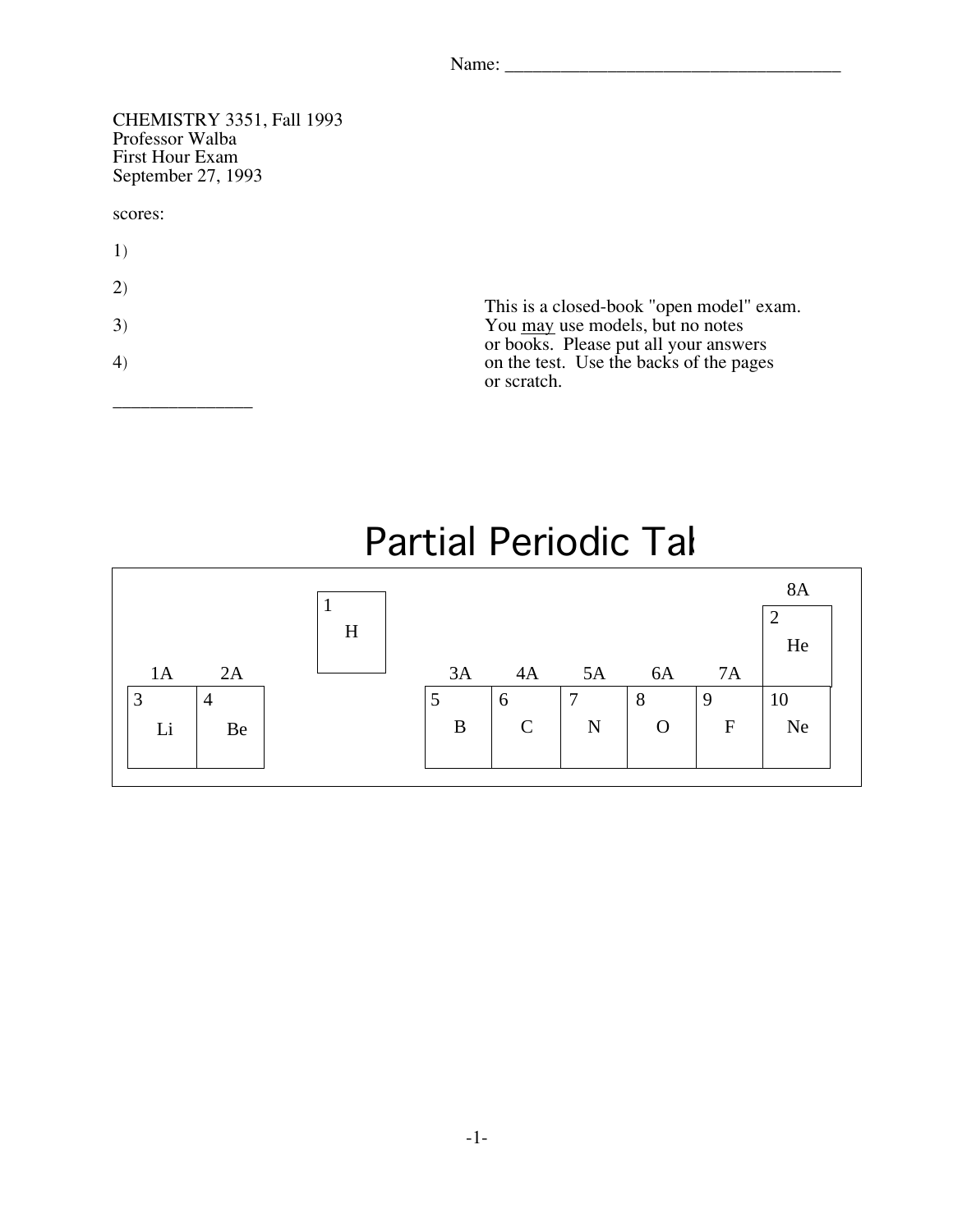1) (25 pts) (a) Draw the most important valence bond structure for each of the following molecules (the connectivity should be obvious from the information given). Be <u>sure</u> to show all lone pairs and formal charges. You don't need to show geometry.

nitrous acid =  $HONO<sub>2</sub>$ 

Boron trifluoride =  $BF_3$ 

ammonia/ $BF_3$  complex =  $H_3N$ — $BF_3$ 

protonated formaldehyde =  $(H_2C - O - H)^+$ 

(b) Draw the two most important resonance contributors to the structure of cation I.

H3C C C C CH<sup>3</sup> H H H + 1 2 3 **I**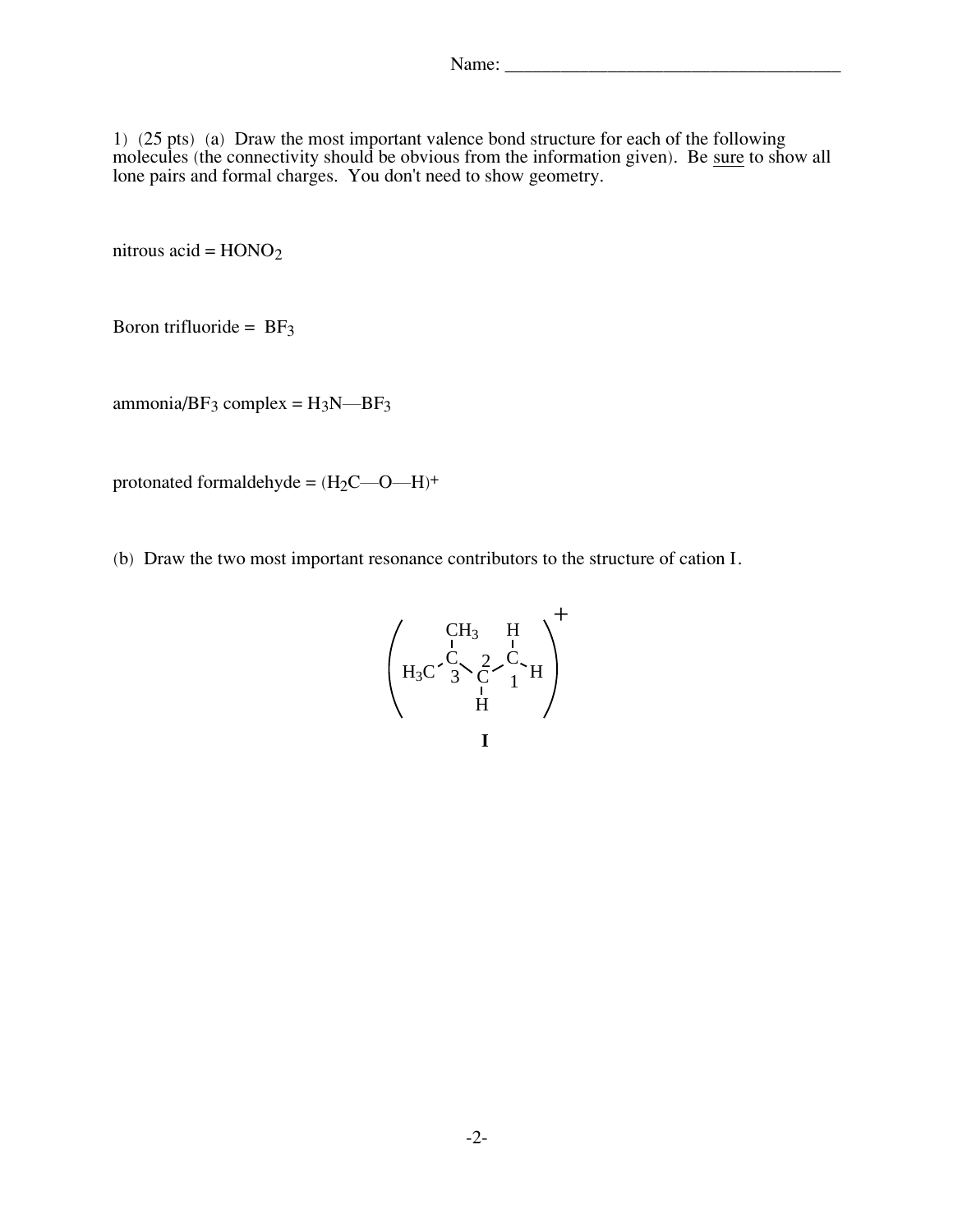- 1) -continued-
- (c) Predict the  $C^1$ -C<sup>2</sup>-C<sup>3</sup> bond angle for cation I and give the hybridization of the carbon 2.

then write "contribute equally" on your answer. If you think they don't, then circle the more important contributor important contributor.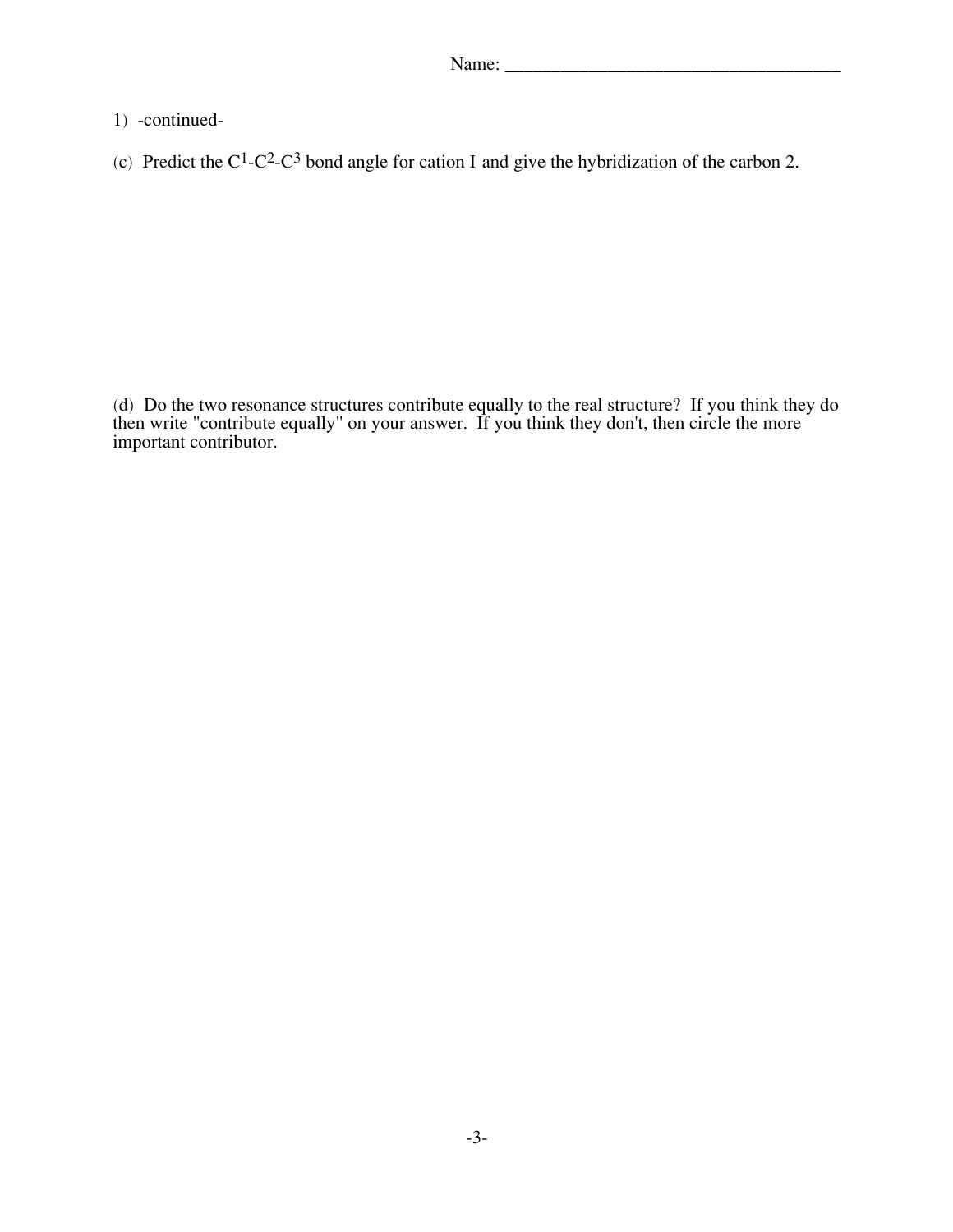```
\sum_{i=1}^{n}
```
2) (25 pts) A wedges and dashes picture of an eclipsed rotamer of a trimethylpentane isomer is given below. Define the C<sup>1</sup>-C<sup>2</sup>-C<sup>3</sup>-H<sup>4</sup> dihedral angle for this rotamer as  $0^{\circ} = 360^{\circ}$ . Do a conformational analysis for rotation about the  $C<sup>2</sup>$ -C<sup>3</sup> bond by completing the energy diagram. In the complete diagram you should show a curve indicating qualitatively (i.e. no numbers) the relative energies of all the rotamers, and give a Newman projection showing the structure corresponding to each well and each barrier top. In your conformational analysis please rotate corresponding to each well and each barrier top. In your combinational analysis prease <u>rotate</u> carbon 3 (i.e. the "back" carbon) clockwise starting at the  $0^{\circ}$  dihedral strucutre in your carbon 3 (i.e. the "back" carbon) <u>clockwise</u> starting at the 0° different structure in your<br>conformational analysis conformational analysis.

> $H_3C$  $H$ ,  $H$ CH<sub>3</sub> this is a tert-butyl group 1  $\frac{2}{3}$ 4

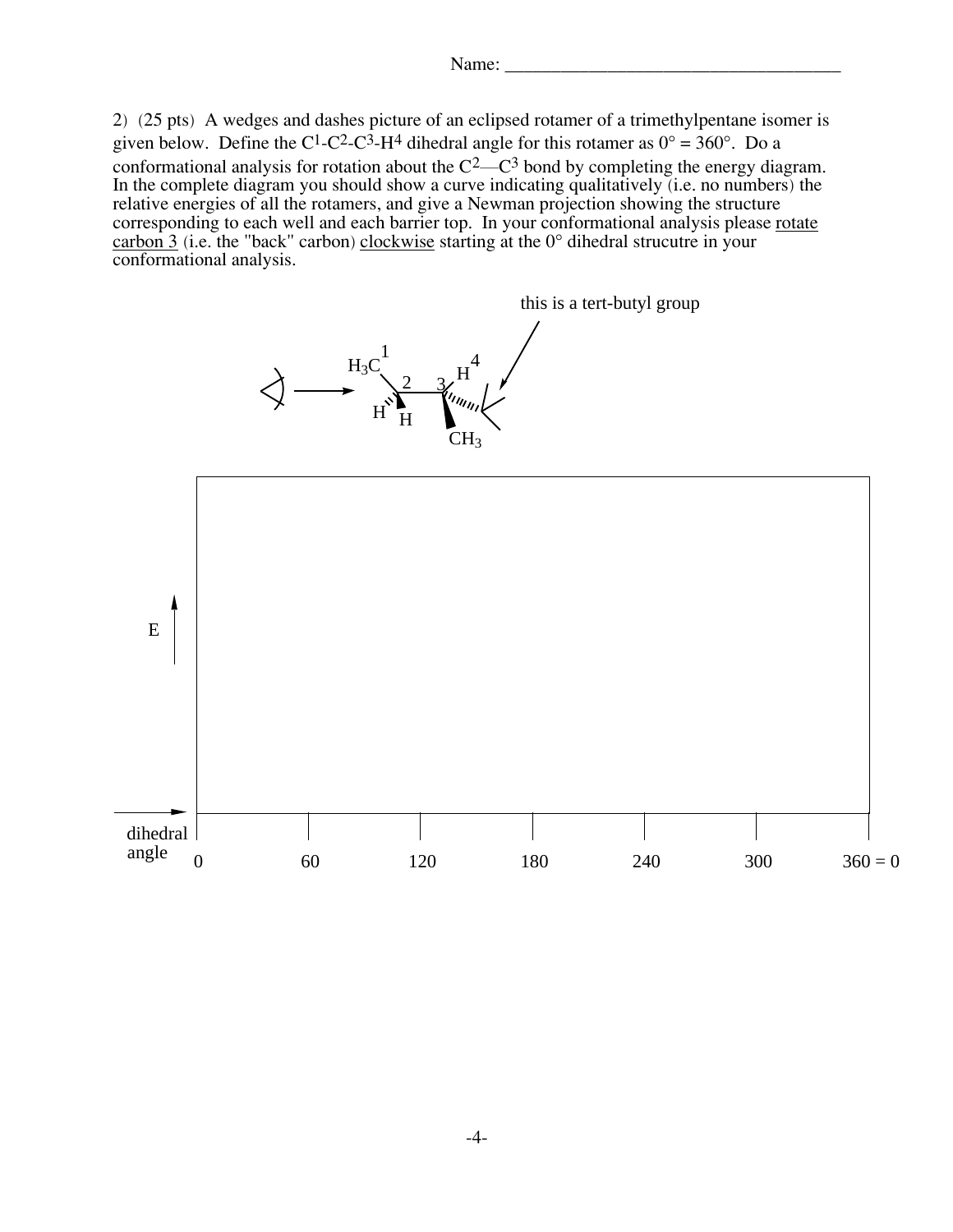3) (25 pts) (a) Carefully draw perspective chair strucutres for the single most stable conformation for cis-1-tert-butyl-4-methylcyclohexane  $(II)$  and trans-1-tert-butyl-4-methylcyclohexane (III)  $\overline{I}$  Circle the more stable isomer methylcyclohexane (III). Chele the <u>more stable</u> isomer.



(b) Which isomer (II or III ) would have a higher heat of combustion?

 $(c)$  Draw the two chair-rile conformations for the 1,2,3,5 $\mu$  tetramethylcy conclude isomer IV . Circle the more stable conformation.

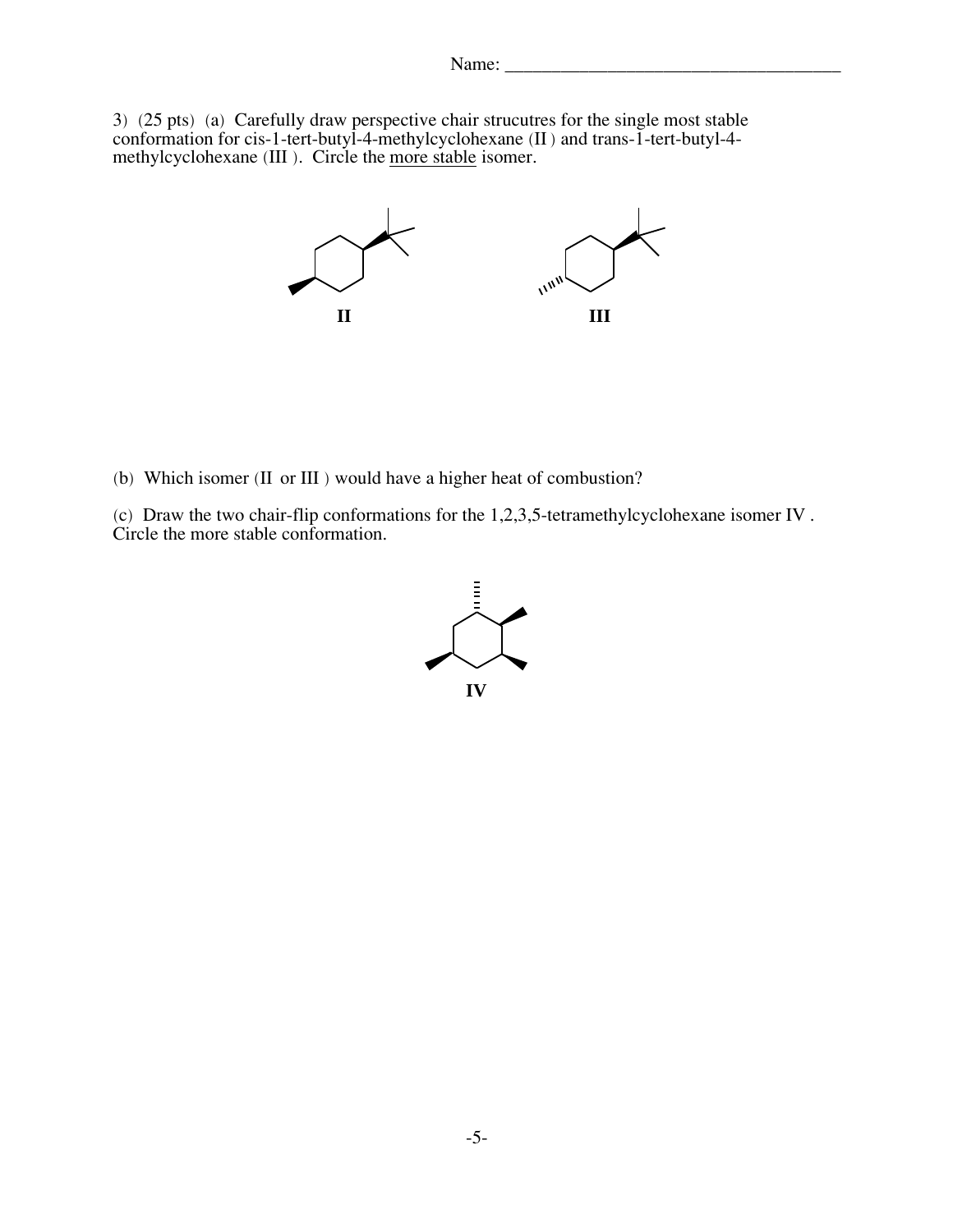$\frac{4}{5}$  ( $\frac{25}{2}$  pts) (a) Propose an arrow-pushing mechanism for the reaction shown below. Be sure to show all lone pairs and formal charges for each step in your mechanism. All of your structures show all lone pairs and formal charges for each step in your mechanism. All of your structures<br>should be valid valence bond structures, but you don't need to show geometry.



(b) Would the reaction in part (a) be faster, slower, or the same rate as the reaction shown below.